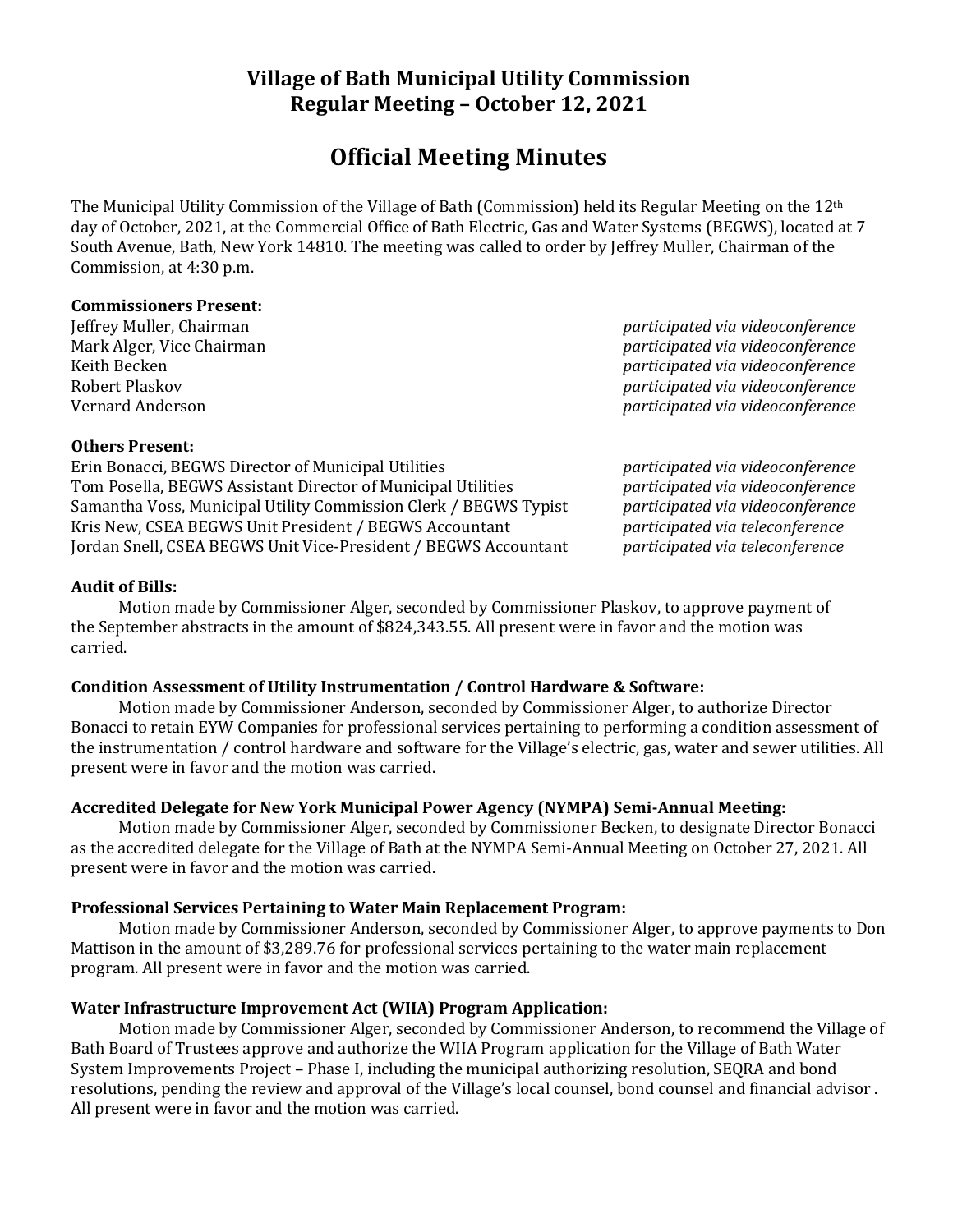#### **Safety Audit/Gap Analysis/Needs Assessment:**

Motion made by Commissioner Anderson, seconded by Commissioner Becken, to authorize Director Bonacci to retain Occupational Safety Consultants for providing professional services pertaining to a safety audit, gap analysis and needs assessment of BEGWS facilities and work activities for a not-to-exceed fee of \$5,700. All present were in favor and the motion was carried.

#### **Shop Overhead Doors:**

Motion made by Commissioner Alger, seconded by Commissioner Plaskov, to authorize Director Bonacci to retain Martin Door Storage for performing a condition assessment and miscellaneous repairs of the BEGWS overhead doors for an amount not-to-exceed \$2,115.50. All present were in favor and the motion was carried.

## **PERMA 2021 Fall Education Conference:**

Motion made by Commissioner Alger, seconded by Commissioner Becken, to approve the attendance of Samantha Voss at the PERMA 2021 Fall Education Conference being held on October 28th and 29th. The conference is free for PERMA members, which the Village/BEGWS is a member. A BEGWS vehicle will be taken. The overnight accommodations are \$183 per night for one night. Meals will be covered in accordance with BEGWS's travel and meal policy. All present were in favor and the motion was carried.

#### **Hunter Hoad Wastewater Operator Certification Application Fee:**

Motion made by Commissioner Alger, seconded by Commissioner Anderson, to approve the \$150 fee for Hunter Hoad's Grade 2A Wastewater Operator Certification application. All present were in favor and the motion carried.

*Kris New left the Regular Meeting at 6:15 p.m.*

#### **Director Bonacci Wastewater Operator Certification Examination Fee:**

Motion made by Commissioner Alger, seconded by Commissioner Anderson, to approve the \$104 fee for Director Bonacci to sit for the Grade 3A Wastewater Operator Certification examination. All present were in favor and the motion carried.

*Jordan Snell left the Regular Meeting at 6:24 p.m.*

#### **Executive Session:**

Motion made by Commissioner Anderson, seconded by Commissioner Alger, to leave Open Meeting and enter into Executive Session at 6:24 p.m. for: (1) discussions regarding proposed, pending or current litigation, (2) matters leading the appointment, employment, promotion, demotion, discipline, suspension, dismissal or removal of a particular person(s) or corporations, (3) the proposed acquisition, sale or lease of real property. All present were in favor and the motion was carried.

*Commission Plaskov left Executive Session at 6:50 p.m.*

*Samantha Voss left Executive Session at 7:32 p.m.*

Motion made by Commissioner Alger, seconded by Commissioner Becken, to leave Executive Session and return to Open Meeting at 7:36 p.m. All present were in favor and the motion was carried.

*Samantha Voss returned to Open Meeting at 7:36 p.m.*

# **Acquisition of Real Property:**

Motion made by Commissioner Anderson, seconded by Commissioner Alger, to retain Harris Beach for professional services pertaining to assisting the Village of Bath/Bath Electric, Gas and Water Systems with evaluating and assessing acquisition of real property opportunities. All present were in favor and the motion was carried.